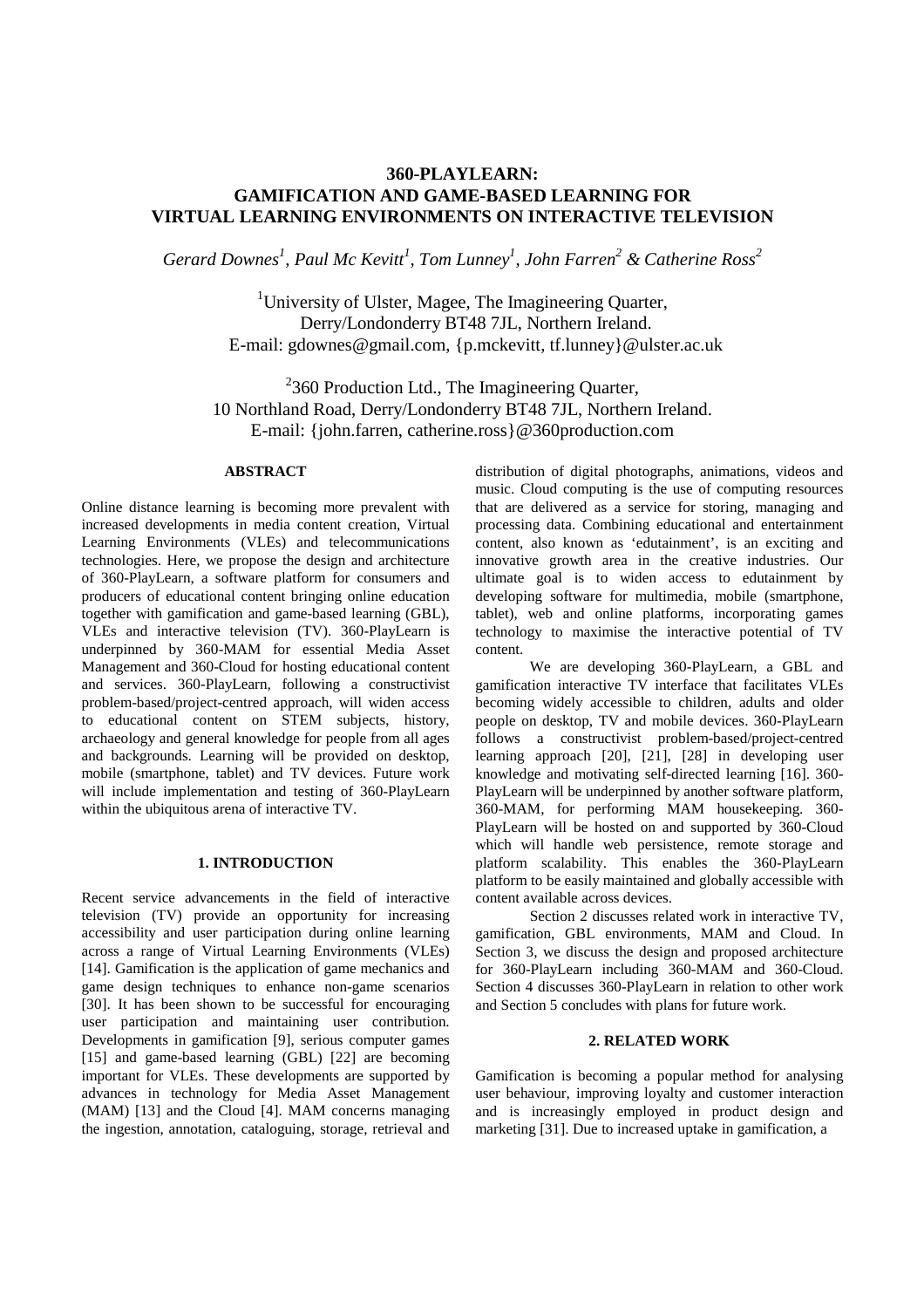series of companies and organisations are currently taking advantage of its benefits. Gartner, a leading IT research and advisory company has projected that by 2015, 50% of companies will embrace gamification and that more than 70% of the global 2000 will have at least one application implementing gamification.

Distance and online learning is becoming ever more prevalent in society, with more learners seeking to exploit the benefits VLEs bring to structured learning. Offering access to education through the web and other devices is gaining momentum with online learning systems such as Udacity securing over 160,000 students across 190 countries within a few weeks [5]. Udacity is a VLE providing mainly computer science courses, and is an outgrowth of free computer science classes offered at Stanford University with the goal of democratising education [24]. Harvard and MIT have recently demonstrated their desire to open themselves up to more students through online distance learning, developing a project and Open Source platform called edX to facilitate teaching both on-campus and online [7]. There has also been an upsurge in video educational content being made freely available online, e.g. TED [26], the Khan Academy [12] and YouTube [29]. Examples of VLEs having a GBL or game-based approach include PlayPhysics for teaching first year university Physics [19] and AmbiLearn for Primary School general knowledge and STEM education [10].

Media Asset Management (MAM) systems facilitate media management within the media production industry [11]. Currently, ResourceSpace [6] is the most prevalent Open Source MAM platform, and is used by multinational companies worldwide, e.g. Oxfam, WWF, and Fairtrade. A range of new MAM platforms have been launched, including Open Source Razuna [23] with features such as social integration and cloud support. There are also commercial commercial MAM platforms such as TeleScope Enterprise [27]. Cloud computing [3], [25] provides computing resources (hardware and software) delivered as a service over a network and can be employed for hosting and distributing media content. A founder and leader in the field of Artificial Intelligence, John McCarthy, said, as far back as 1961 at the MIT Centennial Celebration, that: "If computers of the kind I have advocated become the computers of the future, then computing may someday be organized as a public utility just as the telephone system is a public utility. The computer utility could become the basis of a new and important industry.'' [1].

Television companies, such as UK Channel 4, are providing services such as social networking (Facebook, Twitter, Google Plus) supporting a 'second screen' (laptop, smartphone, tablet) and augmenting 'first screen' (TV screen) programme viewing by enabling TV audiences to interact with TV content. A key example of this approach is their 'Million Pound Drop Live' game show programme where viewers can play along online during viewing with statistics on their performance appearing on screen. Thi**s** concept of 'second screen' is also relevant for online education through interactive TV.

### **3. DESIGN OF 360-PLAYLEARN**

Our proposed architecture design for 360-PlayLearn is shown in Fig. 1. 360-PlayLearn has four sub-components: (1) Virtual Learning Environment (VLE), (2) Gamification API, (3) Media Asset Management (360-MAM) and (4) Cloud Services (360-Cloud). Fig. 1 shows the interactions between these sub-components and content consumers. Each 360-PlayLearn sub-component and respective modules is designed to operate autonomously in order to maximise compartmentalisation of functionality. 360-PlayLearn's modular approach enables sub-components and modules to act independently, with minimal dependences on other system components. The modular approach clearly delineates each component and adheres to the `separation of concerns' design principle [18] enabling each component to be independently optimised and easily maintained. Each 360-PlayLearn sub-component offers a web service façade, providing external systems and users methods of interfacing with and consuming the functionality supplied. Interactions between each of the sub-components occur through the web service layer.

Cross-platform client applications are built on top of available web services enabling content consumers to interface with services and underlying components in a user friendly fashion. Interaction and communication between modules is enabled through REpresentational State Transfer (REST) based web services across HTTP. Each client is tailored to its underlying functionality. We are developing interfaces for 360-PlayLearn sub-components and modules which maximise communication. Each subcomponent and module also includes a cross-platform web client enabling customisation and configuration from a range of devices offering comprehensive mobile and web access.

# **3.1. Virtual Learning Environment (VLE)**

The 360-PlayLearn VLE sub-component draws upon the strengths of the other three sub-components and provides a platform for creating and hosting custom VLEs with a suite of GBL and user assessment modules. GBL will comprise tools for generating a series of game-based scenarios explaining concepts to, and testing, learners. The user assessment modules offer a range of tools such as those for creating bespoke quizzes and questionnaires that can then be hosted and consumed by 360-PlayLearn. Combining a selection of the available user assessment modules users can produce tailored solutions providing an accessible interactive learning system facilitating flexible, configurable learning for learners of all ages across a range of devices. Content created and made available through the VLE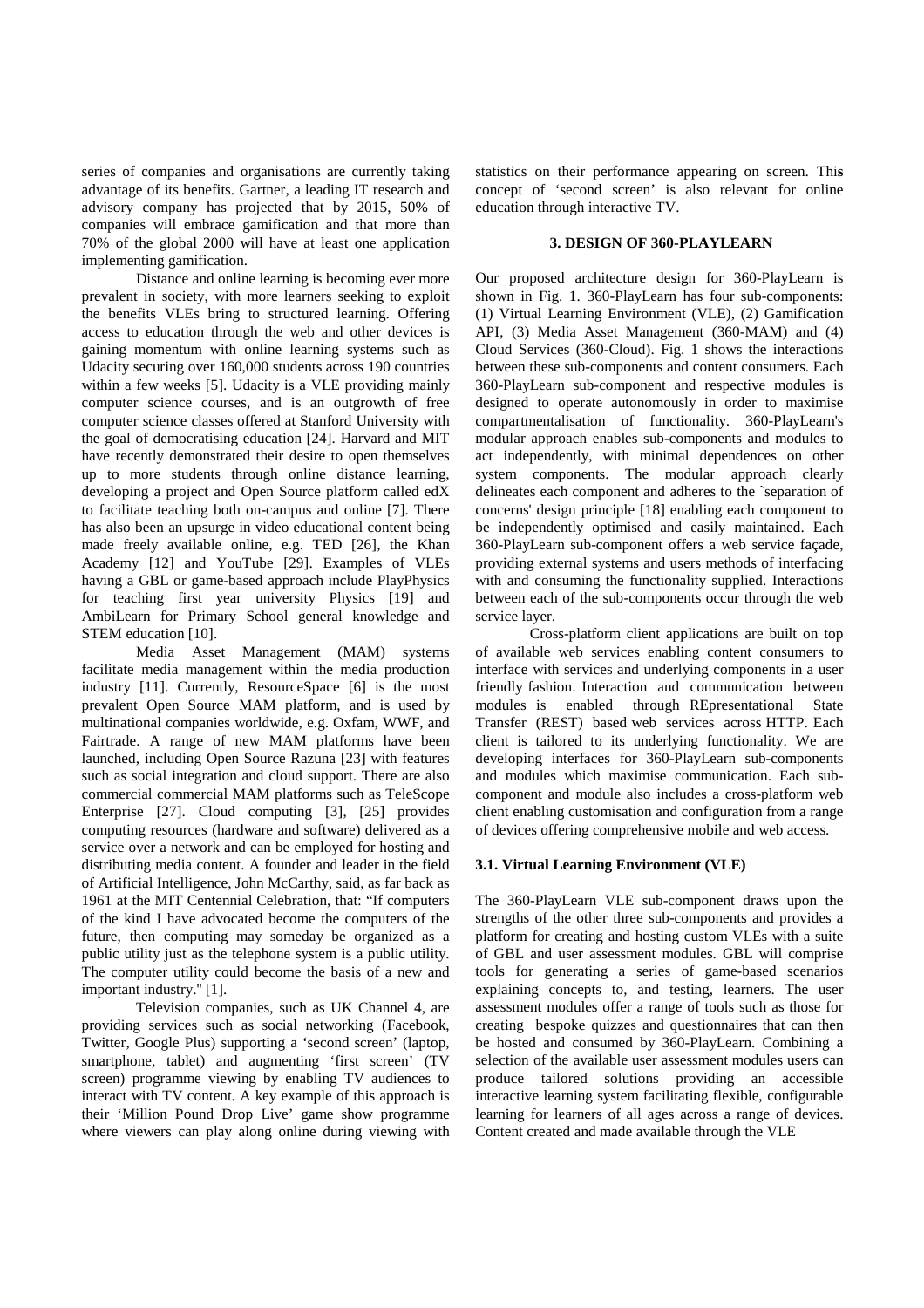

**Fig. 1.** Architecture of 360-PlayLearn.

platform will be accessible through the presentation layer for a variety of sources, such as web, mobile (smartphones, tablets) and television.

#### **3.2. Gamification API**

360-PlayLearn's gamification API sub-component provides a library of functions for implementing cross-platform gamification through customisable elements that can be tailored to suit various scenarios. A structured library of integrated reusable gamification elements such as *leaderboards* and *achievements* can be configured and combined to gamify a huge range of scenarios, with support from 360-PlayLearn. *Achievements* are included within applications to extend longevity and provide users with the impetus to interact more with them. *Leaderboards* visually display where a user stands with respect to other users, driving competition, and in turn fuelling deeper engagement. 360-PlayLearn includes comprehensive reporting features for receiving feedback on user actions and content across the system. The key goal of the gamification API is to enhance users' experience by engaging with and encouraging users to adopt 360-PlayLearn.

#### **3.3. Media Asset Management (360-MAM)**

Virtual Learning Environments (VLEs) can be comprised of a wide range of resources, with a wealth of multimedia assets. 360-MAM is a 360-PlayLearn sub-component for Media Asset Management (MAM) facilitating the

organisation and management of large libraries of media assets. 360-MAM is concerned with managing the ingestion, annotation, cataloguing, storage, retrieval and distribution of digital photographs, animations, videos and music. Standard facilities associated with MAM platforms are categorising, sorting and searching media assets including exporting and formatting. Integrating and customising a MAM software platform to enable automated content creation based on digital metadata will provide 360-PlayLearn content producers with an effective interface for automatic content creation. Enhancing a standard MAM platform augments the process of creating automatically populated VLEs, which is the central function of 360-MAM. A tailored 360-MAM platform provides content producers with an array of functionality for MAM. The associated web client will offer media asset producers a portal facilitating preparation and management of media assets for populating VLEs. We are developing 360-MAM on top of existing Open Source [6] and commercial [27] MAM platforms.

#### **3.4. Cloud Services (360-Cloud)**

The 360-Cloud sub-component provides a foundation platform for 360-PlayLearn, including the core infrastructure and facilities on top of which the accompanying subcomponents are built. Cloud computing and distributed systems are key to 360-PlayLearn's operation. 360- PlayLearn's architecture can be supported through traditional cloud computing infrastructure and platform services [4], offering a layer of abstraction from the underlying operating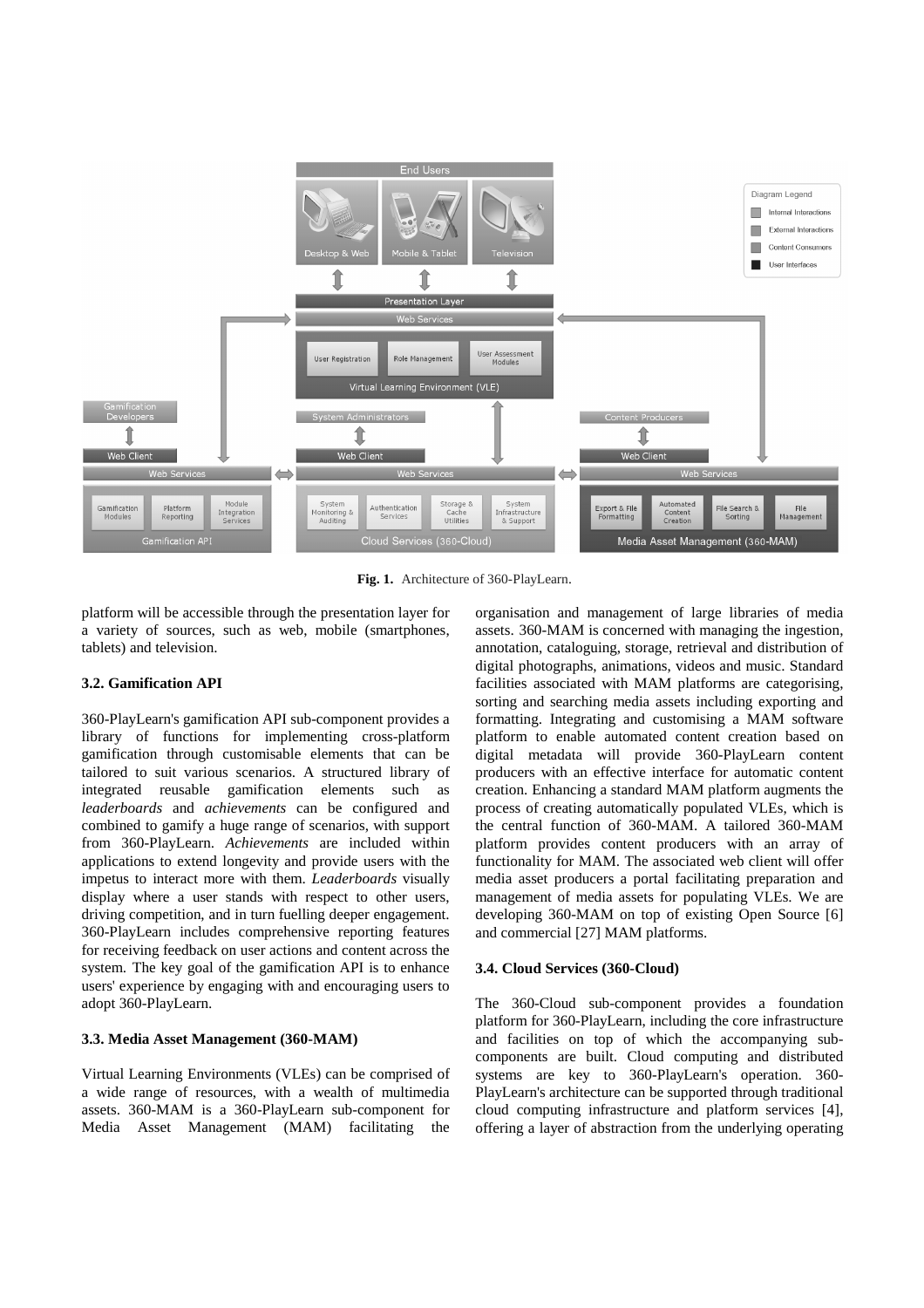system. Edutainment content will be hosted on a secure storage 360-Cloud and may utilise for content distribution, Project Kelvin, a secure, high capacity dedicated broadband link (10 G. LanPhy), direct to Canada, USA, Europe and rest of the island with a delay of only 2 milliseconds. Third party cloud storage will store assets such as images, video, audio, and documents fundamental to 360-PlayLearn, providing widely accessible scalable storage. An established database hosted on the cloud will provide quick, effective queryable storage that can support 360-PlayLearn's system hierarchy. Each 360-PlayLearn transaction is monitored and reported through the selected client for auditing and error tracking purposes.

## **3.5. Implementation of 360-PlayLearn**

We are currently developing 360-PlayLearn's GBL VLE employing the Unity 3D game engine integrated with Moodle and Sloodle and game and assessment for learning scenarios with PlayPhysics [19] and AmbiLearn [10]. 360- PlayLearn's gamification API can be implemented as a series of web services, packaged as a JavaScript library for access. Fig. 2 shows a gamification API interface scenario employing standard web-based technologies displaying the envisioned interface layout style for the API.

360-PlayLearn will utilise Open Source and commercial third party software platforms interfacing in particular to 360-Cloud and 360-MAM. 360-MAM can be implemented with Open Source platforms such as ResourceSpace [6] and Razuna [23] or with commercial options such as Telescope Enterprise [27]. Fig. 3 shows a 360-MAM interface scenario employing ResourceSpace displaying the potential content management facilities available through 360-MAM. There are a number of

| Logged in as GDownesS                              | 图 Onew messages    | $\bigstar$ 0 new achievements             | (!) Log cut |                               | $\circ$<br>Search.                      |
|----------------------------------------------------|--------------------|-------------------------------------------|-------------|-------------------------------|-----------------------------------------|
| <b>Millie Student Dashboard</b><br>Leaderboards    |                    | Achievemento                              |             | الممتة                        | CONQUEST<br>STUDENT ACHIEVEMENT TRACKER |
| STUDENT ACTIONS                                    | <b>INSITUTIONS</b> |                                           |             |                               | CLICK TO COLLAPSE                       |
| View Student Profile<br>$\lambda$                  |                    | ADD INSITUTION O                          |             |                               |                                         |
| Mark Lectures Atlended ><br>Complete Module Task > | ▫                  | NAME                                      |             | <b>LOGO</b>                   | <b>ACTIONS</b>                          |
|                                                    | ₿                  | University of Ulster                      |             | 図                             | / 8                                     |
|                                                    | 凹                  | Queen's University Belfast                |             | 國                             | 15                                      |
|                                                    | 目                  | University of Abertay Dundee              |             | 図                             | ノミ                                      |
|                                                    | B                  | Southampton Solent University             |             | 國                             | ∕ 5                                     |
|                                                    |                    | With selected: Delete   APPLY TO SELECTED |             |                               |                                         |
|                                                    | <b>COURSES</b>     |                                           |             |                               | CLICK TO COLLAPSE                       |
|                                                    |                    |                                           |             |                               |                                         |
|                                                    | ADO COURSE @       |                                           |             |                               |                                         |
|                                                    | п                  | INSTITUTION NAME                          |             | <b>COURSE NAME</b>            | <b>ACTIONS</b>                          |
|                                                    | B                  | University of Ulster                      |             | Computer Games Development    | / 5                                     |
|                                                    | B                  | University of Ulster                      |             | Computer Animation Technology | / 5                                     |
|                                                    | E                  | University of Ulster                      |             | Network Management            | ∕ 5                                     |
|                                                    | B                  | University of Ulster                      |             | Computer Science              | 言<br>ℐ                                  |
|                                                    | ₿                  | University of Ulster                      |             | Electronic Engineering        | 言<br>i<br>A 5                           |
|                                                    | $\mathbb{R}^n$     | Ouverty University Rollers                |             | Warrow Birdow Memoritian      |                                         |

**Fig. 2.** Gamification interface scenario employing web technologies.

possible cloud computing software providers that could be selected in implementing 360-Cloud including Google App Engine [8], Microsoft Azure [17] and Amazon EC2 [2]. Fig. 4 shows a 360-Cloud interface scenario generated with the Google App Engine displaying the potential level of reporting available through 360-Cloud.

#### **4. RELATION TO OTHER WORK**

Widening access to interactive online learning is a key goal of 360-PlayLearn. The architecture of 360-PlayLearn is designed to be generic and adaptable for a variety of applications in STEM subject and general knowledge domains with the facility to create custom applications for tailored needs.



**Fig. 3.** 360-MAM interface scenario employing ResourceSpace.

| Google app engine                                                                                                                                                                                                    |                                         |                                                          |          |                               | GDownes@gmail.com   My Account   Help   Sign out |
|----------------------------------------------------------------------------------------------------------------------------------------------------------------------------------------------------------------------|-----------------------------------------|----------------------------------------------------------|----------|-------------------------------|--------------------------------------------------|
| Application: gdownes [High Replication]                                                                                                                                                                              | $\overline{\phantom{0}}$                |                                                          |          |                               | Report Production Issue < My Applications        |
| Main                                                                                                                                                                                                                 | $\vert$<br>Version: All Versions        |                                                          |          |                               |                                                  |
| Dashboard                                                                                                                                                                                                            | Charts <sup>(2)</sup>                   |                                                          |          |                               |                                                  |
| Instances                                                                                                                                                                                                            | Requests/Second                         |                                                          |          |                               |                                                  |
| Logs                                                                                                                                                                                                                 | $\vert \cdot \vert$                     | 6 hrs 12 hrs 24 hrs 2 days 4 days 7 days 14 days 30 days |          |                               |                                                  |
| <b>Versions</b>                                                                                                                                                                                                      | $0.015 -$                               |                                                          |          |                               |                                                  |
| <b>Backends</b>                                                                                                                                                                                                      | 0.015                                   |                                                          |          |                               |                                                  |
| Cron Jobs                                                                                                                                                                                                            | 0.000                                   |                                                          |          |                               |                                                  |
| <b>Task Queues</b>                                                                                                                                                                                                   |                                         |                                                          |          |                               |                                                  |
| Quota Details                                                                                                                                                                                                        | 0.006                                   |                                                          |          |                               |                                                  |
| Data                                                                                                                                                                                                                 | 0.003                                   |                                                          |          |                               |                                                  |
| <b>Datastore Indexes</b>                                                                                                                                                                                             |                                         |                                                          |          |                               |                                                  |
| Datastore Viewer                                                                                                                                                                                                     | $-1d$<br>$-100$                         | .10%                                                     | n.       | Parties                       |                                                  |
| Datastore Statistics                                                                                                                                                                                                 | Instances (?)                           |                                                          |          |                               |                                                  |
| <b>Blob Viewer</b>                                                                                                                                                                                                   | Number of Instances - Details           | <b>Average QPS</b>                                       |          | Average Latency               |                                                  |
|                                                                                                                                                                                                                      |                                         |                                                          |          |                               | <b>Average Memory</b>                            |
|                                                                                                                                                                                                                      |                                         |                                                          |          |                               |                                                  |
|                                                                                                                                                                                                                      | 1 total                                 | 0.000                                                    |          | Unknown ms                    | 60.4 MB des                                      |
|                                                                                                                                                                                                                      | Billing Status: Free - Settings         |                                                          |          |                               |                                                  |
|                                                                                                                                                                                                                      | Resource                                |                                                          |          | Usage                         |                                                  |
|                                                                                                                                                                                                                      | <b>Frontend Instance Hours</b>          |                                                          | 0%       | 0.00 of 28.00 lestance Hours  |                                                  |
|                                                                                                                                                                                                                      | Backend Instance Hours                  |                                                          | 0%       | 0.00 of 9.00 Instance Hours   |                                                  |
|                                                                                                                                                                                                                      | <b>Datastore Stored Data</b>            |                                                          | 0%       | 0.00 of 1.00 GBvtes           |                                                  |
|                                                                                                                                                                                                                      | Logs Stored Data                        |                                                          | C/G      | 0.00 of 1.00 GB Ass           |                                                  |
|                                                                                                                                                                                                                      | Task Queue Stored Task Bytes            |                                                          | 0%       | 0.00 of 0.49 GBytes           |                                                  |
|                                                                                                                                                                                                                      | <b>Blobstore Stored Data</b>            |                                                          | 0%       | 0.00 of 5.00 GBytes           |                                                  |
|                                                                                                                                                                                                                      | Datastore Write Operations              |                                                          | 0%       | 0.00 of 0.05 Million Ops      |                                                  |
| Prospective Search<br><b>Text Search</b><br><b>Datastore Admin</b><br>Memcache Viewer<br>Administration<br>Application Settings<br>Permissions<br><b>Riaricist</b><br>Admin Logs<br>Biling<br><b>Biling Settings</b> | <b>Datastore Read Operations</b>        |                                                          | 0%       | 0.00 of 0.05 Million Ops      | Quotas reset every 24 hours. Next reset hrs      |
| <b>Biling History</b>                                                                                                                                                                                                | Datastore Small Operations              |                                                          | 0%       | 0.00 of 0.05 Million Ops      |                                                  |
|                                                                                                                                                                                                                      | Outgoing Bandwidth                      |                                                          | 0%       | 0.00 of 1.00 GBytes           |                                                  |
|                                                                                                                                                                                                                      | Recipients Emailed                      |                                                          | 0%       | 0 of 100                      |                                                  |
|                                                                                                                                                                                                                      | Stanzas Sent                            |                                                          | C/G      | 0 of 10.000                   |                                                  |
| Resources<br>Documentation<br>EAQ<br>Developer Forum                                                                                                                                                                 | Channels Created<br>Logs Read Bandwidth |                                                          | 0%<br>0% | 0ef100<br>0.00 of 0.10 GBvtes |                                                  |

**Fig. 4.** 360-Cloud interface scenario employing Google App Engine.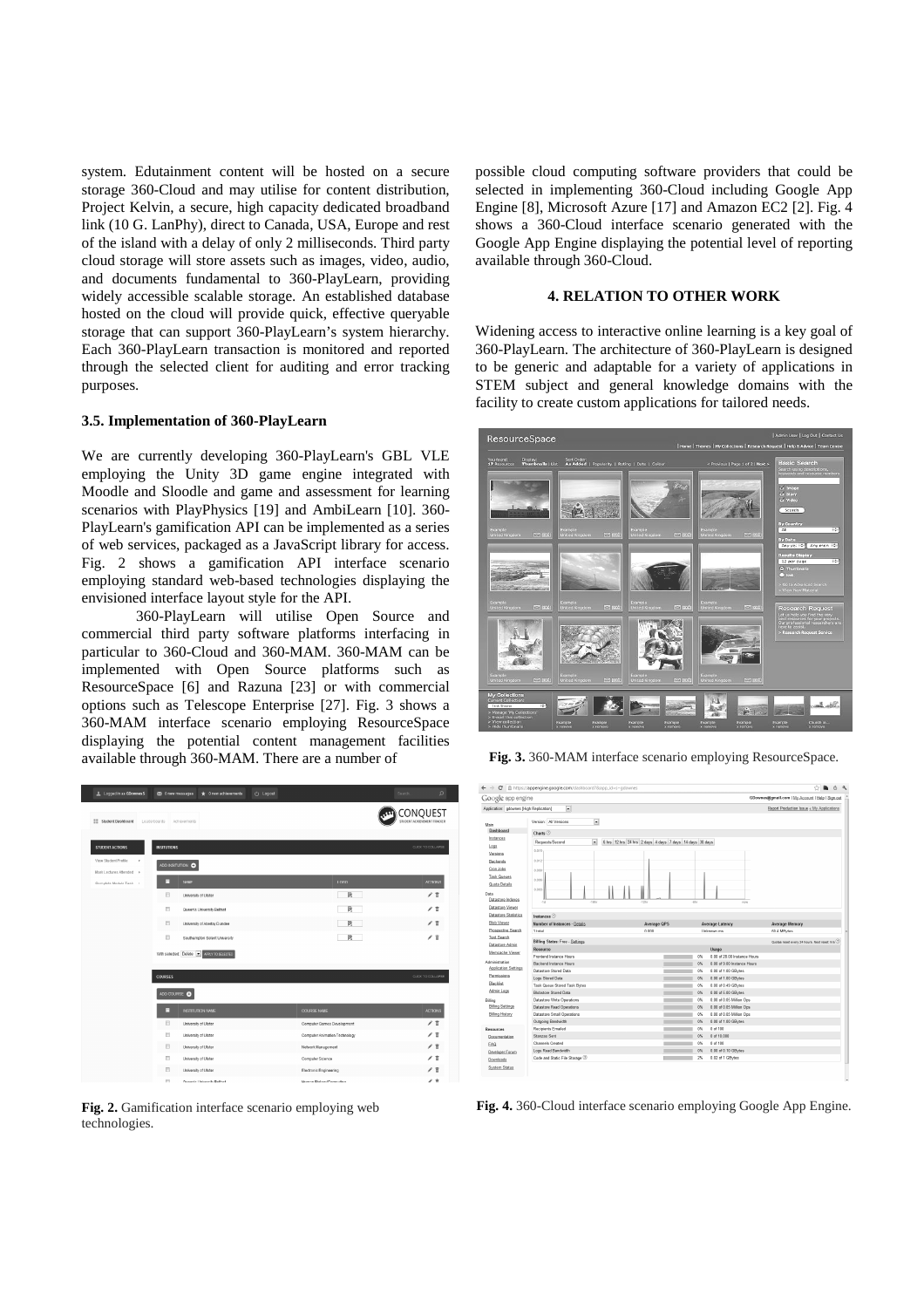360-PlayLearn's enhanced interface augments off-the-shelf VLEs for developing user knowledge and motivating selfdirected learning.

Implementing core gamification functionality such as user *achievements* and *leaderboards* is readily applicable to 360-PlayLearn. Gamification relies on the social aspect of implemented features and hence it is essential that 360- PlayLearn be closely linked and marketed across social networks. Elastic cloud services offer the processing power and storage needed to enable 360-MAM and 360-PlayLearn to cope seamlessly whatever the demand. By combining 360-MAM and 360-Cloud we can develop advanced VLEs.

### **5. CONCLUSION AND FUTURE WORK**

Here, we have discussed the development of a platform called 360-PlayLearn, bringing together innovative technologies such as gamification, GBL, VLEs, MAM, Cloud and interactive TV to provide accessible learning for producing advanced VLEs. Easing the creation and distribution of education through Virtual Learning Environments (VLEs) has global appeal. Future work includes refining 360-PlayLearn's architecture, user requirements, software analysis and implementation of 360- PlayLearn. In respect of requirements analysis, our goal is to develop a firm user base to enable the acquisition of user generated content. This will be facilitated through employment of social media platforms. 360-PlayLearn will be implemented as a comprehensive software solution for creating widely accessible learning environments on the ubiquitous platform of interactive TV.

#### **6. ACKNOWLEDGEMENTS**

This research is funded by a Northern Ireland Department of Employment & Learning (DEL) Co-operative Awards in Science & Technology (CAST) Ph.D. Studentship Award at The University of Ulster in collaboration with 360 Production Ltd., Derry/London.

 We wish to acknowledge Ted Leath, Information Assurance Manager at the University for pointing out the online learning benefits of Udacity, edX and the Khan Academy.

#### **7. REFERENCES**

[1] H. Abelson (Ed.), "Architects of the Information Society, Thirty-Five Years of the Laboratory for Computer Science at MIT", Cambridge, Mass., USA: MIT Press, 1999.

[2] Amazon EC2, Amazon Elastic Compute Cloud, http://aws.amazon.com/ec2/, 2012.

[3] A. Amies, H. Sluiman, Q.G. Tong, and G.N. Liu, "Developing and Hosting Applications on the Cloud",

Upper Saddle River, NJ, USA: IBM Press, 2012.

[4] E. Ciurana, "Developing with Google App Engine", New York, USA: Firstpress, February 2009.

[5] N. DeSantis, "Professor Departs Stanford U., Hoping to Teach 500,000 Students at Online Start-Up", California, USA: Chronicle of Higher Education, January 2012.

[6] D. Dwiggins, "Something That Works: Implementing ResourceSpace Open Source Digital Asset Management at Historic New England", Museum Computer Network Northeast Regional SIG, Museum of Fine Arts, Boston, Massachusetts, July 2011.

[7] edX, Harvard University and Massachusetts Institute of Technology online learning, https://www.edx.org/courses, 2012.

[8] Google App Engine, https://developers.google.com /appengine/, 2012.

[9] R. Hunter, "The gamification Handbook - Everything you need to know about gamification," 1st Edition, Exeter, England: Tebbo, 2011.

[10] J. Hyndman, T. Lunney, and P. Mc Kevitt, "AmbiLearn: Multimodal assisted learning", International Journal of Ambient Computing and Intelligence, 3 (1), 53- 59, 2011.

[11] J. Jacobsen, T. Schlenker, and L. Edwards, "Implementing a Digital Asset Management System: For Animation, Computer Games, and Web Development", Oxford, England: Focal Press, 2005.

[12] Khan Academy, http://www.khanacademy.org/, 2012.

[13] P. Krogh, "The DAM Book", 2nd Edition, Sebastopol, CA, USA: O'Reilly Media, 2009.

[14] G. Lekakos, K. Chorianopoulos, and G. Doukidis, "Interactive Digital Television: Technologies and Applications", London, England: IGI Publishing, 2007.

[15] M. Ma, A. Oikonomou, and L.C. Jain (Eds.), "Serious Games and Edutainment Applications", London, England: Springer, 2011.

[16] P. Mc Kevitt, "Ideas for universities", M.Ed. Thesis, Dept. of Education, University of Sheffield, Sheffield, England, 1999.

[17] Microsoft Azure, http://www.windowsazure.com, 2012.